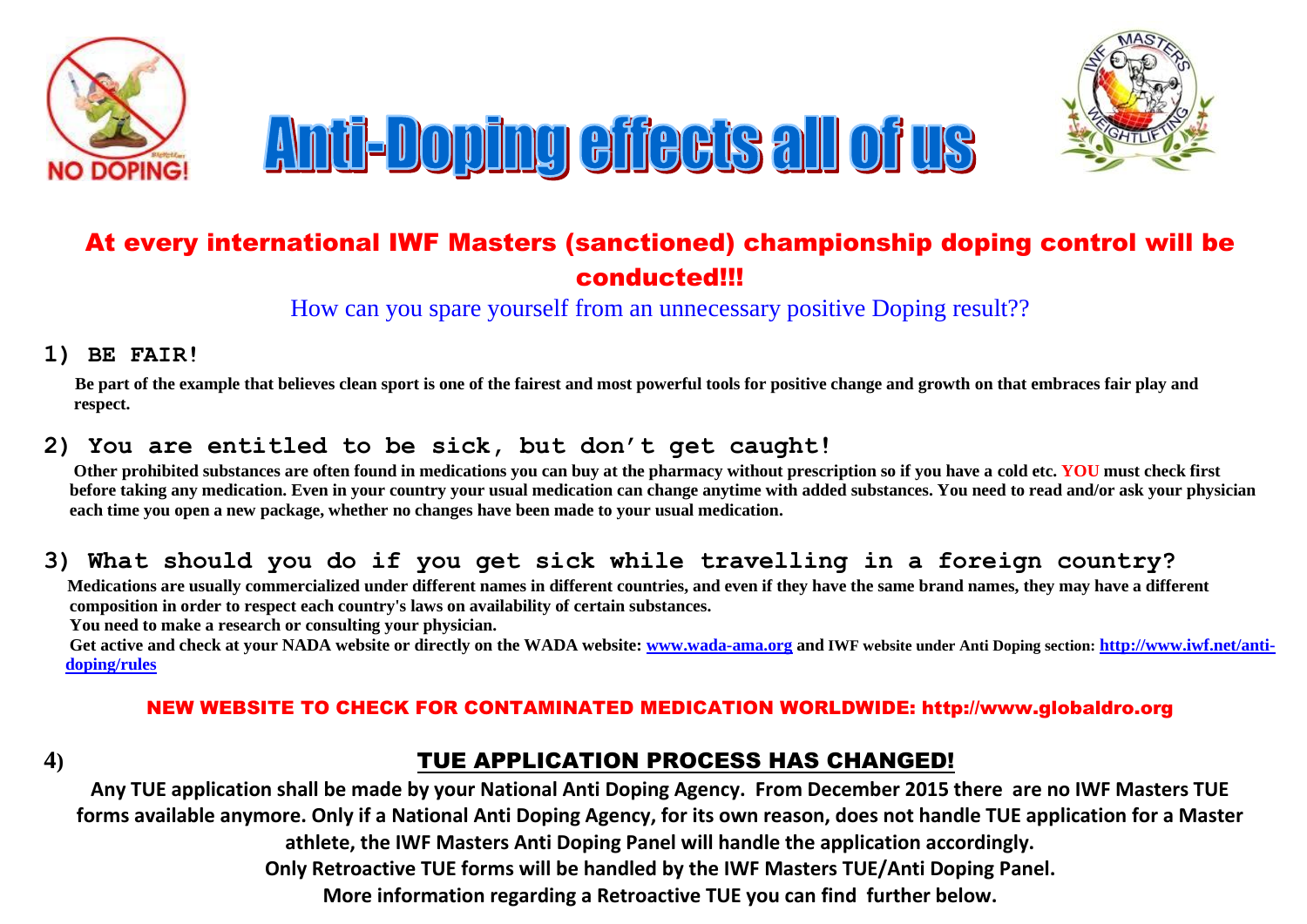



# **IWF-Masters Anti-Doping Panel**

**A)** An *Athlete* who needs a *TUE* should apply as soon as possible. For substances prohibited *In-Competition* only, the *Athlete* should apply for a *TUE* **at least 30 days** before his/her next *Competition*, unless it is an emergency or exceptional situation. The *Athlete*  should apply to his/her *National Anti-Doping Organization* under his National Federation using the *TUE* application form provided.

# **Standard TUE**

**For all other substances and methods, a standard TUE form is required.**

**The following medical evidence is required:**

- **History of medical condition**
- **Evidence of diagnosis (such as hospital review letters, test results, examinations and investigations)**
- **Evidence of using alternative permitted medications**

An approved TUE is recognized up to four (4) years by the IWF Masters Anti Doping Panel. If an athlete has a TUE approved for life by his NADA, he will be asked to provide to the IWF Masters Anti Doping Panel an updated medical report every 4 years until otherwise noted.

# **B) Medical conditions and TUEs**

Certain medical conditions are more likely to require medications that will be on the Prohibited List, or have special conditions on their use. You HAVE TO APPLY FOR A TUE.

[Asthma and asthma medications \(Beta-2 agonists\)](http://www.asdmac.gov.au/athletes/conditions.html) 

[ADHD](http://www.asdmac.gov.au/athletes/conditions.html) 

Hypertension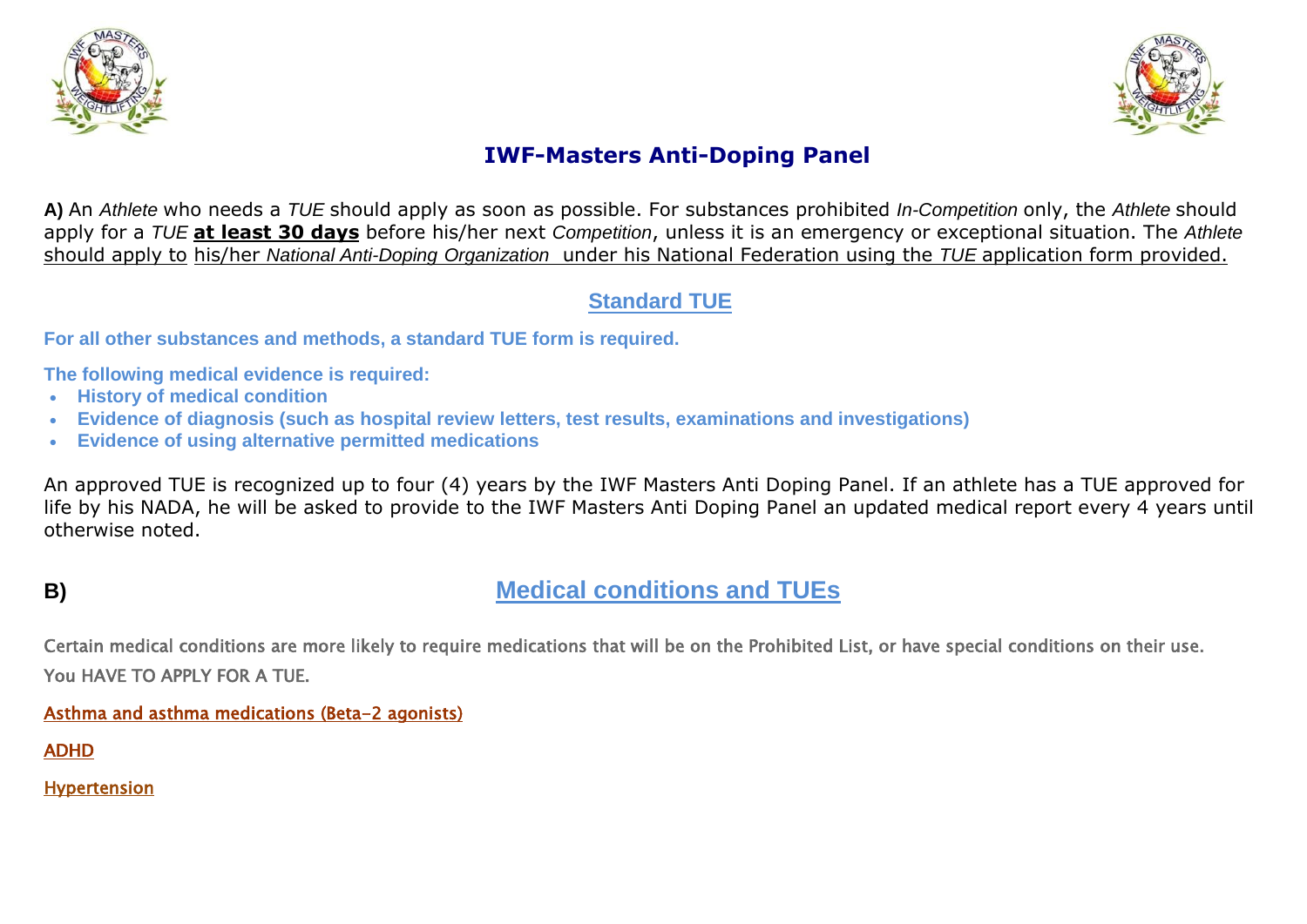



## RETROACTIVE TUE APPLICATION PROCESS SHORTLY BEFORE OR DURING COMPETITION: PLEASE NOTE THAT DURING COMPETITION THE APPLICATION HAS TO BE DONE DIRECTLY THROUGH THE IWF MASTERS ANTI DOPING PANEL.

#### (Forms should be downloaded from a NADA website or can be asked by the Doping Officers on duty)

- C) An Athlete may only be granted retroactive approval for his/her Therapeutic Use of a Prohibited Substance or Prohibited Method (i.e., a retroactive TUE) if:
	- a. Emergency treatment or treatment of an acute medical condition was necessary;
	- b. Due to other exceptional circumstances, there was insufficient time or opportunity for the Athlete to submit, or for the TUEC to consider, an application for the TUE prior to Sample collection. A medical condition will be evaluated from the official physician at the championship even if medical evidence has been provided.

# *THE RETROACTIVE TUE APPLICATION, IF GRANTED, IS ONLY VALID UNTIL AFTER THE END OF THE ATHLETES CURRENT COMPETITION!*

**The IWF Masters Anti Doping Panel expects all participants selected for drug testing, who are using therapeutic medicine to submit a copy of their approved NADA TUE Form and a medical report signed and stamped by their doctor to the Doping Control Officer at the time of the test. A TUE form and the medical report from the athletes physician will be checked through only by a positive result. CAUTION:** 

The IWF Masters Anti-Doping Panel may at its discretion seek the advice and assistance of the appointed qualified medical practitioner to enable a decision to be reached in the hearing. Where therapeutic/inadvertent use of a banned substance or substances is proven, the IWF Masters Anti-Doping Panel may:

- 1. take no further action,
- 2. provide counseling and take no additional action, or
- 3. impose a suitable sanction.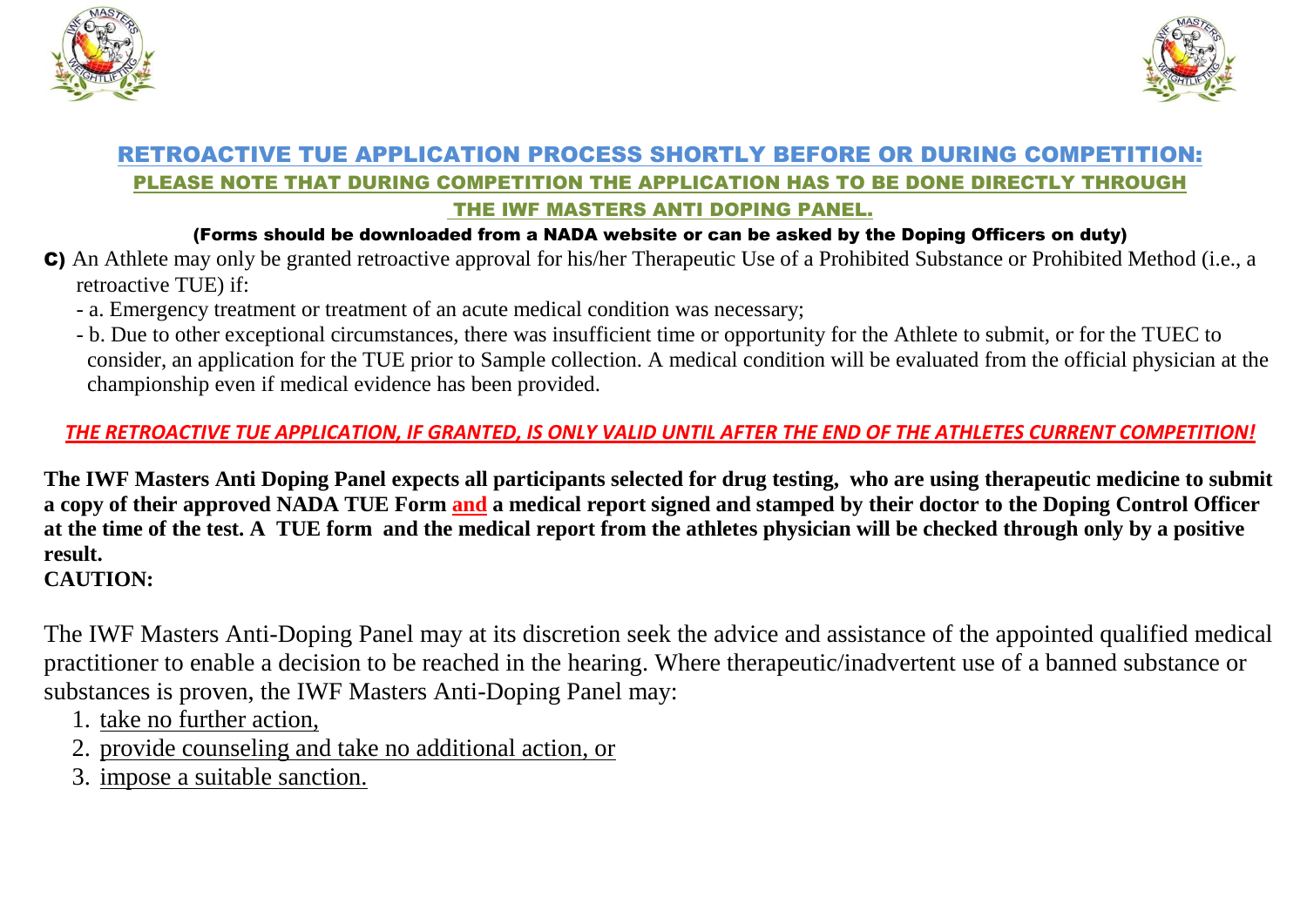



# *Incomplete Applications will be returned and will need to be totally resubmitted.*

**The approved TUE Form and your physician's report is to hand over only to the Doping officer if you have been selected for doping control.**

**The 2 documents are invalid after 4 years from the date and year of issuing the TUE form and the doctor's report which must be identical.** 

**Please note that only a physician can fill out a TUE Form!!**

**The IWF Masters Anti Doping Panel accepts the 2 documents only if they are filled out, stamped and signed by the same physician.**

**Note: The refusal by a participant to provide a sample will make any medical certificate inadmissible. Any** *refusal to provide a sample* **will be an automatic positive result and will be punished with a** *4 year ban* **from sport.**

#### **NEW WEBSITE TO CHECK CONTAMINATED SUPPLEMENTS OR TO ASK QUESTIONS REGARDING INTAKE OF SUPPLEMENTS: www.usada.org/substances/supplement-411**

## **BEWARE OF SUPPLEMENTS! EDUCATE YOURSELF!**

#### **From 1 January 2015 the risks associated with supplement use increase as bans could get longer.**

- There is no guarantee that any supplement product is free from banned substances
- You are strongly advised to be very cautious if you choose to use any supplement product
- You must undertake thorough internet research of any supplement products before use, including the name of the product and the ingredients/substances listed. Information revealed as a result should be further investigated and we advise athletes to keep evidence of their research

#### **What are the risks?**

- Supplements can contain banned substances
- Contamination (where banned substances are accidentally mixed in with the supplement) can occur during the manufacturing process
- Ingredients on the label may be listed differently to how they are shown on the Prohibited List
- Supplements may be sold as counterfeit products. The risk of fake supplement products is greatest when buying over the internet
- A label saying 'Safe for Sports People', or 'Approved by WADA ' is meaningless. WADA do not approve any supplement products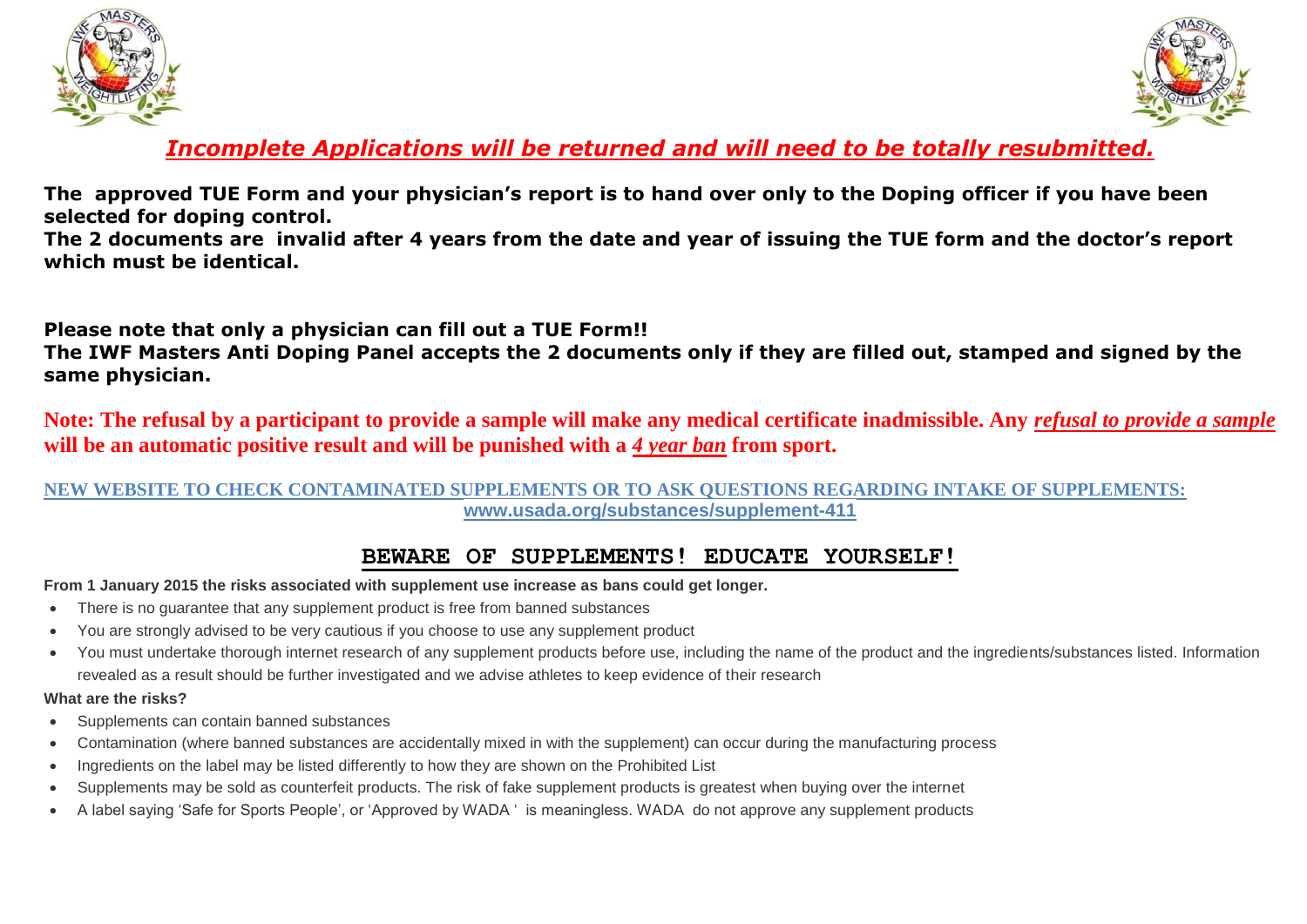



# **Our advice**

Before you take a supplement you should:

- assess the need all athletes should seek advice from a medical professional or nutritionist on their need to use supplement products
- assess the risk undertake thorough research of all supplement products you are considering taking
- assess the consequences you could receive a four-year ban

#### **You can reduce the risks by:**

- undertaking thorough internet research
- only using batch-tested products
- checking on the **Informed-Sport [risk minimisation programme](http://www.informed-sport.com/en/about-informed-sport)** that a supplement has been batch-tested **or contact your National Anti Doping Organization**

All athletes are advised to be vigilant in using any supplement. No guarantee can be given that any particular supplement is free from prohibited substances. An important principle of the Code is that of strict liability, which states that athletes are solely responsible for any prohibited substances they use, attempt to use or is found in their system regardless of how it got there and if there was an intention to cheat. Before taking supplements, athletes must therefore assess the need, risk and consequences to their careers.

Diet, lifestyle and training should all be optimised before athletes consider supplements and they should always consult a medical professional or nutritionist and seek advice. Supplements may claim to be drug-free or safe for drug-tested athletes. It is not possible to quarantee that specific supplements will be free of prohibited substances and athletes can only reduce the risk of inadvertent doping by making informed decisions.

There is an array of supplements available for athletes to purchase that have no prohibited substances listed as ingredients. Despite this, there have been several cases whereby supplement products have been contaminated with prohibited substances as defined by the World Anti-Doping Code (the Code) Prohibited List.

In the UK, LGC has taken the initiative to create a scheme to support athletes in assessing the risk. The Informed-Sport programme is designed to evaluate supplement manufacturers for their process integrity and screening of supplements and raw ingredients for the presence of substances that are on the WADA Prohibited List. For further information, visit the [Informed-Sport website.](http://www.informed-sport.com/)

The IWF Masters believes this risk minimisation service to be a positive step and welcomes the approach being taken by industry and the LGC [Informed-Sport programme.](http://www.informed-sport.com/) However, we wish to remind athletes that strict liability will still apply and the appropriate sanctions imposed on any athlete returning an adverse analytical finding from any supplement product, as with all other cases of doping

## **THE 2015 IWF ANTI DOPING CODE STATES THAT YOU are responsible for what is in your system and the Punishment for a positive RESULT, ESPECIALLY ANABOLIC SUBSTANCES are a 4 year ban from sport.**